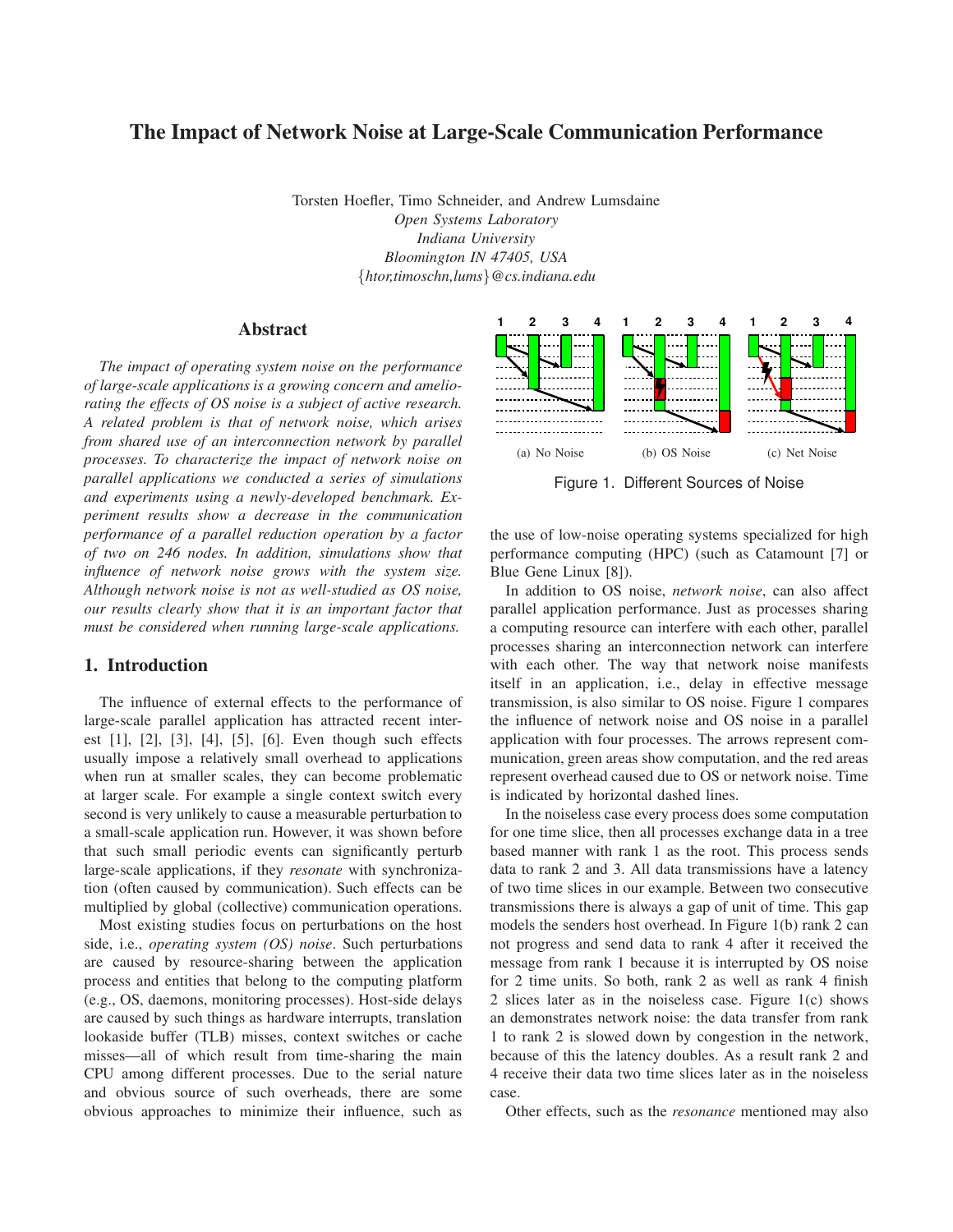amplify the effects network noise, but require complex interactions of different communications. Similar to OS noise, network noise can be absorbed in synchronization times or can accumulate in communication algorithms. Section 3 discusses absorption and accumulation of network noise in detail.

While OS noise can be modelled with statistical methods [1], [3] or signal processing methods [9], modelling network noise is much harder. Common sources of network noise are other applications that share the network, file I/O operations or monitoring activities. The network topology and the network routing plays also a very important role in this context and makes a precise prediction or modelling of the perturbation hard.

We designed a microbenchmark in order to assess the influence of other applications to specific communication patterns. Section 2 describes the benchmark and presents results for several systems. Section 3 describes a simulation methodology to assess the influence of network noise to existing large-scale networks. Section 4 describes a way to artificially generate future large-scale networks based on current established design principles and assess their properties with regards to network noise.

# **1.1. Related Work**

Petrini et. al found in [6] that frequent short noise intervals together with a synchronizing collective operation such as Allreduce can cause a dramatic performance loss at large scale. In this particular case, the performance loss was caused by the resonance between the fine-grained OS noise and the synchronizing global communication.

Several studies, such as [1], [2], [3], [4], [5], [10] benchmark, model and quantify the impact of OS noise to parallel applications. However, those studies fully ignore the network as a source of additional noise.

Braccini et. al [11] examine the effect of network load on the bandwidth of point-to-point TCP/IP connections by inducing load on the data link layer in small Ethernet networks. In [12] demonstrated the sensibility of applications performance to bandwidth and latency at scale by changing the link speed of the used InfiniBand network.

Badia et. al [13] model the performance of parallel MPI applications based on MPI traces. The used network model considers a varying traffic function which influences the transmission speed. The model for collective operations assumes that all networking resources are busy during the whole transmission which does not apply to some collective algorithm, such as binary or binomial trees.

Sottile et. al [14] also model the performance of parallel applications based on MPI message traces. Sottile et al. recognize the effect of network noise and use a simple statistical model to assess the variation in latency and bandwidth. The applied model for collective communication, which assumes  $log_2(P)$  message transmissions models the worst case. Our work extends this model to fully simulate collective algorithms and the influence of the interconnection topology of variable-sized networks. We did not choose the tracing approach in order to analyze communication algorithms at variable scale.

Mraz showed in [15] that operating system noise can cause delays for global communication patterns. He uses a ring pattern which represents the worst case in this spectrum. Mraz concludes that the observed delays result from either other processes or interrupt processing without considering variances in the network transmission.

In a previous work [16], we investigated the influence of static routing and congestion to large scale networks. This analysis only considered congestion in a given allocation without external influence or perturbations or dependencies between messages in collective operations. In this work, we extend the model to give a more accurate dependencybased prediction of the running time of collective operations. We also analyze the effects of perturbations from other applications in the network.

# **2. Design of a Microbenchmark**

We describe a microbenchmark scheme to measure the influence of network noise to a parallel application. For this, we assume that other communications (either from other applications, I/O or monitoring) is the biggest source of network noise on parallel systems. The only way to prevent application noise on parallel systems is either to allocate the whole system or a separate partition which is not used by other jobs. While partitioning is simple for some network topologies such as three dimensional tori (allocate a partition in the network which is not crossed by other processes), it can be very tricky for topologies like Fat Trees that use a common "backplane". Thus, we assume that it's unlikely to get a separate, noise-less partition for our benchmark and that we have to accept the usual background network noise. The same applies to OS noise such that the benchmark has to be tolerant to OS noise too.

As an example, we investigate MPI collective operations which play a critical role for many large-scale applications. POP [17], CTH [18] and SAGE [19] rely on global allreductions which are, by definition, synchronization points. It has been shown [2] that those applications are heavily influenced by OS noise. Based on those results and the application study in [20], we investigate the collective operations MPI\_Allreduce, MPI\_Reduce and MPI\_Bcast without the loss of generality. For our studies, we assume the communication of small data because large-scale applications commonly communicate very small number of elements. POP for example relies on a global eight-byte reduction operation.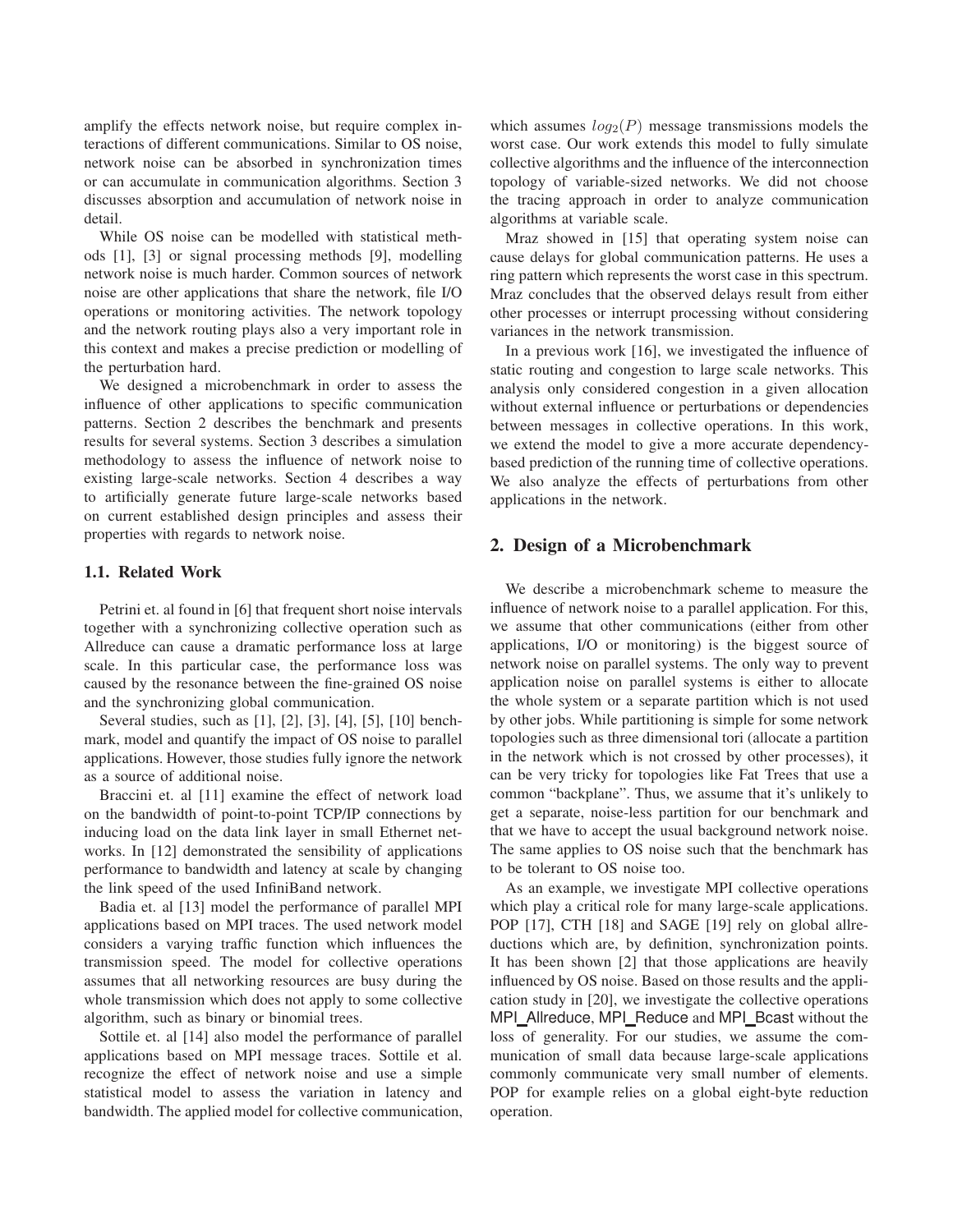Since we can not guarantee a noise-free system during the run, we choose a pro-active approach which generates noise on top of the "background noise". For this, we assume that the background noise follows a normal distribution during the run of the benchmark which enables us to consider the differences to our artificially generated noise (perturbation).

Our benchmark simulates an MPI application, represented only by its communication, and a background noise pattern. To do this, we split the full allocation (MPI\_COMM\_WORLD) into two independent communicators, the application communicator and the perturbation communicator. The ratio between the size of the application communicator and the perturbation communicator is called "perturbation ratio" in the following. The selection of MPI\_COMM\_WORLD ranks for each communicator is completely randomized. New communicators with random subsets of nodes from MPI COMM WORLD are generated for each benchmark.

The communicators are "warmed up" (cf. Gropp's comments on correct benchmarking [21]) before each use. The benchmark uses the collective benchmarking principles and the synchronization scheme proposed in [22]. Each benchmark run starts with a global synchronization, then all nodes in the perturbation communicator start to communicate with a random large-message perturbation pattern. Now, the independent application communicator benchmarks the time to perform a specific communication (in our case a collective MPI operation). Then, in a second step, the benchmark of the collective operation is repeated without the perturbing communication. This procedure is repeated multiple times with different communicators and perturbation ratios and analyzed statistically to show the influence of network noise. The benchmark is schematically shown in Figure 2.

#### **2.1. Benchmark Results**

We implemented our benchmark scheme in the opensource tool Netgauge [23] and ran several mid-scale tests on the CHiC cluster system. The CHiC system has 528 quad-core nodes connected with a full bisection bandwidth SDR InfiniBand Fat Tree network with 24 port switches. All benchmarks were done with Open MPI 1.2.8 and one process per node to keep the impact of OS noise minimal. We also performed runs with multiple processes per node, which are omitted due to space restrictions, that showed much higher perturbations. Figure 3 shows a detailed statistical analysis of the effect of a random perturbation communication to a variable size allreduction. We used a fixed allocation of 32 nodes for this benchmark and varied the number of nodes which took part in the allreduce operation from 2 to 32, as shown on the x axis. All the other nodes induced background noise in the network. The boxplot shows the distribution of single measurements for the perturbed and nonperturbed run. The sudden jump at 16



Figure 2. Benchmark Scheme



Figure 3. Network Noise in a 32 Node Allocation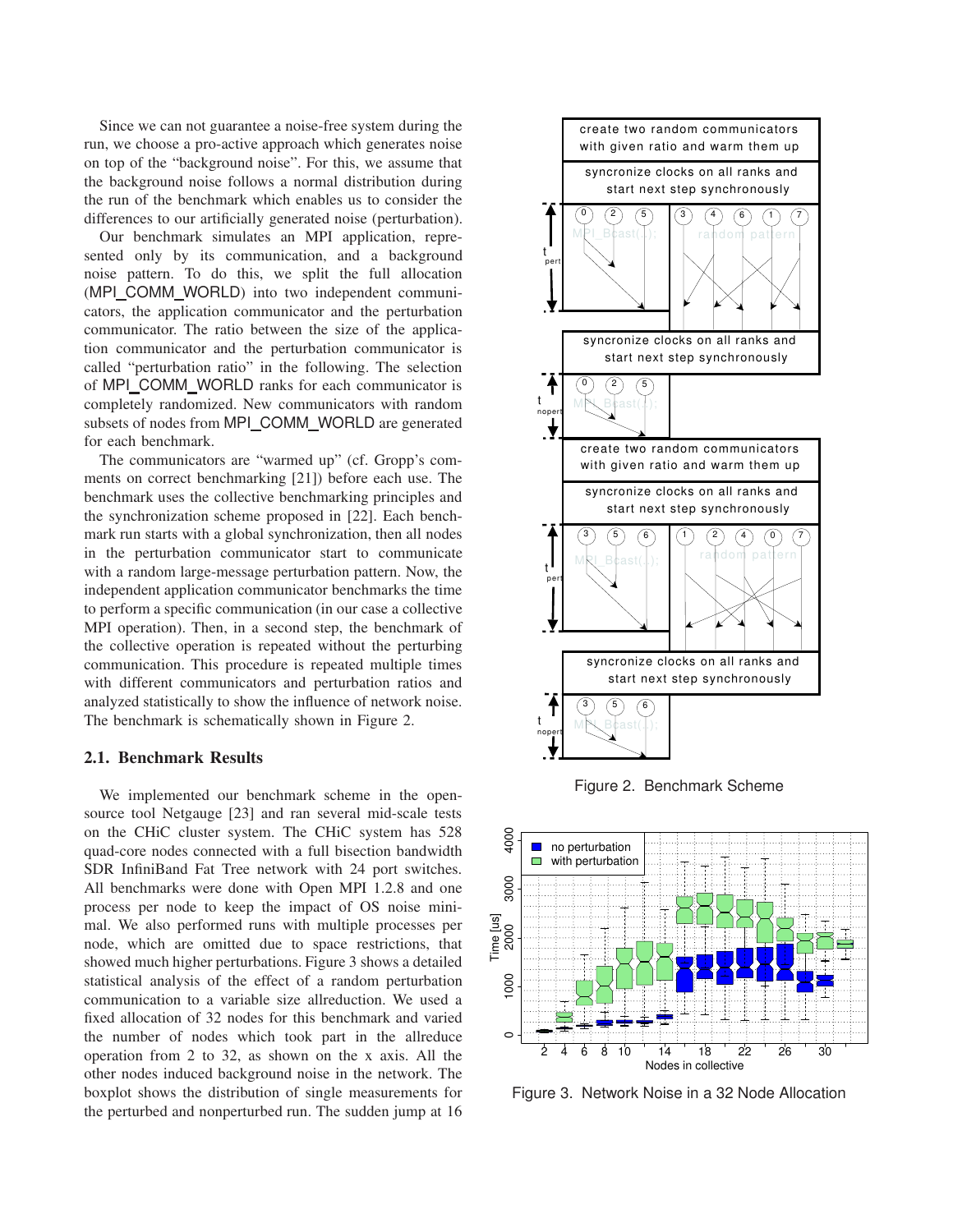nodes seems to indicate a protocol or algorithm change in the collective implementation. For this graph the benchmark shown in Figure 2 was run 128 times for each communicator size. The black bars in the middle of each box represent the sample median, while the upper and lower end of the box indicates the 25th and 75th percentile. The whiskers represent the total range of the sample. The notches in the middle of the boxes indicate if two samples show statistically significant difference—if the do not overlap the samples are different with a 95% confidence [24].

Figure 4 shows the relative slowdown caused by perturbation. The perturbation ratio is changed during the benchmark. We performed 128 measurements and used the average value to plot the data point. The points have a high variance due to other jobs on the system and the relatively small set of the random mapping. However, the results indicate a clear trend that is shown as the linear least squares fit plotted in the diagram. We see that the impact to



Figure 4. Network Noise with different Perturbation Ratios

the communication performance is significant even though the perturbation communication and the collective operation run in different non-overlapping communicators.

Figure 5 shows the scaling of MPI Allreduce with a fixed perturbation ratio of 0.5. As expected, the impact of network noise grows with the number of communicating nodes.

The benchmarks show a perturbation of the communication even at a smaller scale. However, getting the necessary allocations to analyze large-scale networks is often not possible or too expensive. Thus, we designed a simulation scheme to model the effects of network noise to communication patterns at large-scale machines. We discuss our model and the simulation in the next section.

# **3. Simulating Network Noise**

We propose a simple dependency-based simulation scheme to assess the influence of network noise to com-



Figure 5. Slowdown with increasing Communicator Size and a fixed Perturbation Ratio of 0.5

plex application communication patterns. Communication patterns usually consist of point-to-point messages and dependencies between them. For example a small-message broadcast operation is often implemented with a binomial tree. Such an algorithm usually consists of multiple rounds where each non-root and non-leaf node has to receive data and pass this data on to its children. A broadcast tree for 8 processes with 3 communication rounds is shown in Figure 6. This scheme allows the construction of a global



Figure 6. Binomial Tree Pattern

dependence graph in which the send operations of all nodes but the root process depend on a previous receive (from a previous communication round).

Our simulation considers an application communicator of size x and a perturbation communicator of size  $y$ . The communication in the application communicator is modeled as a collective operation that consists of multiple rounds. The perturbation communicator is modeled with random communication (each process picks a random peer to send data to, so that each process is receiving from exactly one peer) for each round of the application communicator. The simulation performs the routing of all messages (application and perturbation) through the network and counts the congestion of each physical link. Each edge in the dependence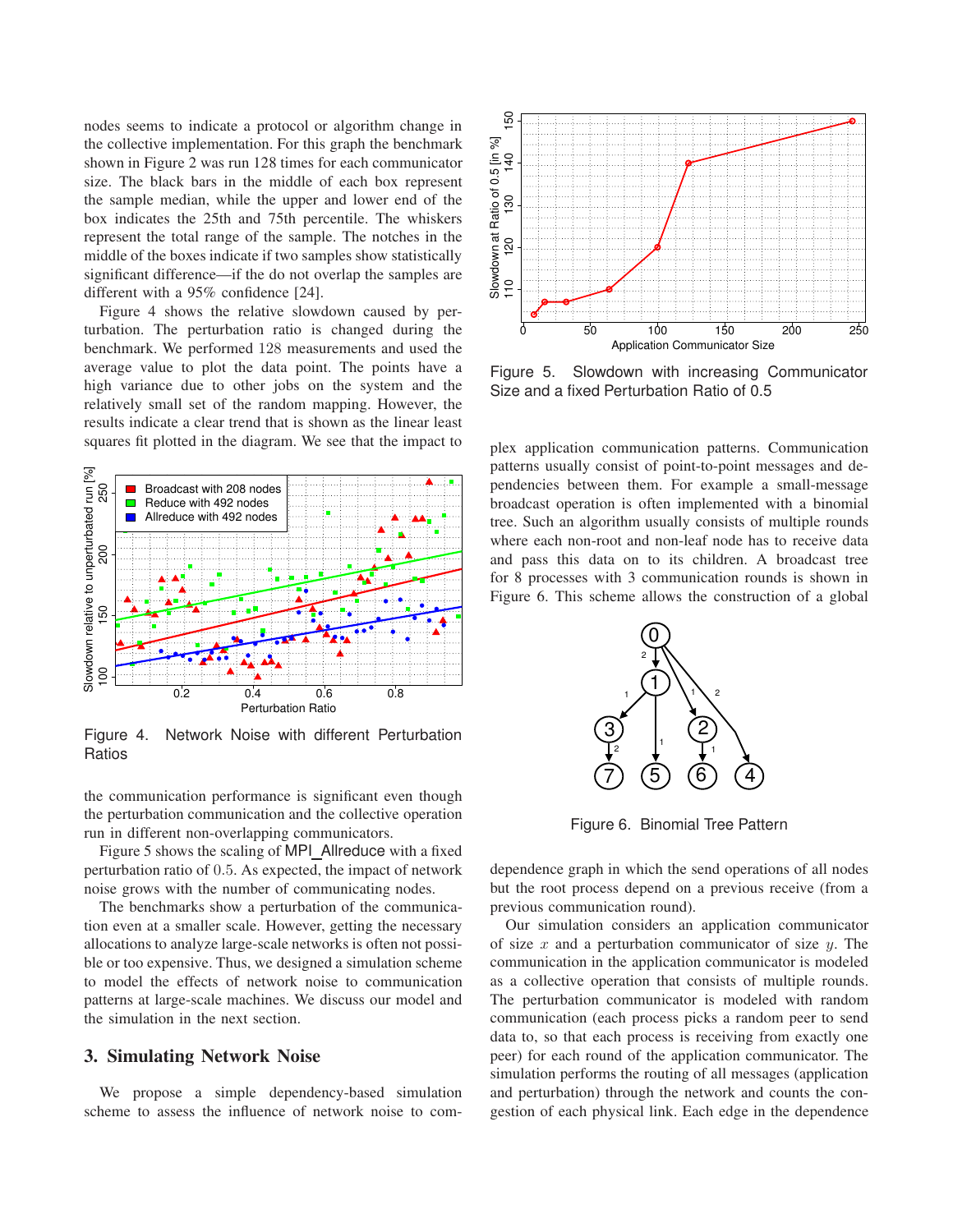graph is then annotated with the maximum congestion along the corresponding logical link in the network simulation. Then, a breadth first search is started at every root node and the longest path in the dependence graph is reported as the time for this collective operation (we assume that the finishing time of the last process of the collective operation is significant). The simulation is performed twice and the result without perturbation is compared with the simulation result with perturbation. Figure 7 visualizes one run of the simulation of the third round in the eight-node binomial tree communication pattern on a 16 node fat tree built from 4x4 port crossbars. The rank-to-node mapping is  $\{(0,3), (1,6),\}$  $(2,5)$ ,  $(3,13)$ ,  $(4,7)$ ,  $(5,9)$ ,  $(6,0)$ ,  $(7,10)$ } and all other hosts communicate randomly. The pattern itself is congestion-free



Figure 7. Simulation Example. The output ports of the switches are annotated with the target routes and the connecting cables are annotated with the number of virtual connections. The ranks in the tree are prefixed with "r". Perturbations are indicated with "+". Communication partners for each node are prefixed with ">".

for this particular mapping, i.e., congestion only happens due to perturbation. The tree in Figure 6 is already annotated with the congestion of all links in the tree rounds. The BFS search will find the longest path 0-1-3-7 with a total congestion of 5. The congestion of the unperturbed run (3 in this example) will be subtracted in the simulation.

We model the whole communication and all dependencies. Thus, our model also captures the effect of noise absorption and accumulation as described in [25], [26]. Both effects happen in our example, the congestion in round 3 between rank 0 and 4 is absorbed (in the BFS) while the congestion between rank 0 and 1 in round 1 and node 3 and 7 in round 3 accumulate.

#### **3.1. Simulating Real-World Installations**

In order to assess the influence of network noise to largescale installations, we used InfiniBand network maps (generated from ibnetdiscover and ibdiagnet output) of large real-world systems. We investigate several several large-scale cluster systems. The "Thunderbird" (TBird) system is the largest installation with 4391 nodes. The second largest system, the "Ranger" system at the Texas Advanced Computing Center is connected with two 3456 port Sun Magnum switches and had a total of 3908 active endpoints during the query. The third largest system in our simulation, the Atlas system at the Lawrence Livermore National Lab, had 1142 nodes when the network structure was queried. The "CHiC" system at the Technical University of Chemnitz had 566 endpoints during the query and "Odin" at Indiana University has 128 nodes. All networks are based on Fat Tree topologies [27] with 24 port crossbars. Thunderbird is designed with half bisection bandwidth and all other systems should deliver full bisection bandwidth. We showed in [16] that the *effective bisection bandwidth* of the systems is significantly lower with 40.6%, 57.6% and 55.6% for Thunderbird, Ranger and Atlas. We used our network simulator [28] for those simulations, as well as for the simulations in this paper.

Figure 8 shows the average results of 1000 simulation runs of the tree pattern, which is typically used for small message reductions and broadcasts, for the analyzed systems. We see clearly that the effect of network noise increases



Figure 8. Simulated Networks with Tree Pattern

significantly with the network size and with the perturbation ratio. Our simulations also exhibit similar scaling behavior as the benchmark results in Section 2.1. However, different architectural properties of the real-world networks (e.g., CHiC is not a pure Fat Tree or TBird has only half bisection bandwidth) prohibits general statements about the scaling with network size. To be able to make such statements, we generate and analyze Fat Tree networks of different sizes and similar properties (full bisection bandwidth) in the next section.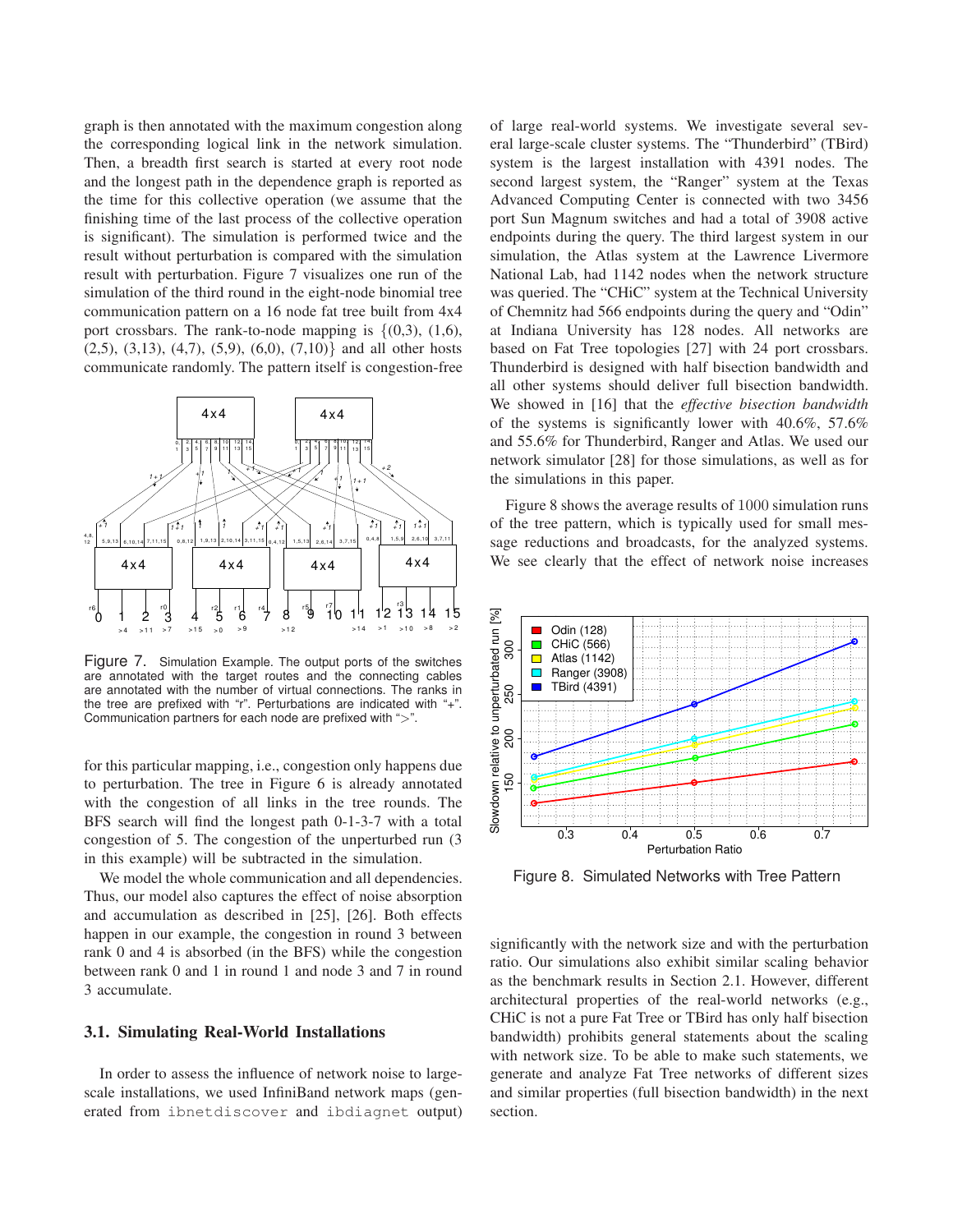## **4. Large-Scale Fat Tree Networks**

In order to simulate future large-scale networks and evaluate the scaling with the system size, we decided to extend our study to large artificially generated Fat Tree networks. We used the recursive method described in [29] to generate extended generalized Fat Trees (XGFTs). An extended generalized fat tree  $XGFT(h, m_1, ..., m_h, w_1, ...w_h)$  of height h is generated in h recursion steps. In each step  $s$ , the  $XGFT(s, m_1, ..., m_h, w_1, ...w_h)$  is built by  $m_s$  copies of  $XGFT(s-1, m_1, ..., m_h, w_1, ...w_h)$  and  $w_1 \cdots w_s$  additional new top-level nodes. Exact construction and wiring rules can be found in [29] and are omitted due to space restrictions.

All generated trees are built from 24-port switches and are designed to have full bisection bandwidth. The generated Fat Tree topologies are shown in Table 1. Figure 9 shows

| Layout                   | # Endpoints | # Switches |
|--------------------------|-------------|------------|
| xgft(2,12,6)             | 144         | 18         |
| xgft(2,24,12)            | 288         | 36         |
| xgft(3,12,8,12,4)        | 1152        | 240        |
| xgft(3,12,16,12,8)       | 2304        | 480        |
| xgft(3,12,24,12,12)      | 3456        | 720        |
| xgft(4,12,12,6,12,12,3)  | 10368       | 3024       |
| xgft(4,12,12,12,12,12,6) | 20736       | 6048       |

Table 1. The simulated Fat Tree networks.

an  $XGFT(2, 12, 6)$  with 12 leaf switches and 144 ports. We used the Fat Tree optimized routing of OpenSM [30]



Figure 9. An XGFT(2, 12, 6) network

together with ibsim to generate realistic routes for the networks.

#### **4.1. Simulation Results**

We analyze the influence of network noise with growing network sizes and a fixed perturbation ratio of 0.5. Figure 10 shows the simulated influence of network noise to application runs on half of the nodes of Fat Tree networks while the other half communicates randomly. Our simulation results resemble the trend in the benchmark results from Section 2.1—the CHiC simulation in this graph predicts the same behaviour as the linear fitting of the measurement results for MPI Reduce in Figure 4.

### **5. Conclusions and Future Work**

We showed that network noise can have a significant impact on the performance of large-scale parallel applications.



Figure 10. Slowdown with increasing Communicator Size and a fixed Perturbation Ratio of 0.5

Thus, network noise should be considered in addition to OS noise when analyzing large-scale application runs. The main factors that influence network noise are the network type and routing scheme and the node allocation policy. Our random allocation strategy resembles the average case for all mappings. Based on our results, we argue that batch systems for large-scale machines must be aware of these issues and allocate intelligently in order to minimize network noise.

Interesting future directions are the analysis of the effects of network noise on different topologies and mappings of real-world machines and applications. This directly leads to the idea to design noise-minimizing topology-dependent communication algorithms which could be used in collective operations. We also plan to improve the simulation accuracy, which currently bases in distinct communication rounds to a more precise (and more resource-intensive) LogGP-based model.

#### **Acknowledgments**

Thanks to Adam Moody and Ira Weiny (LLNL) who provided the Atlas system topology, Christopher Maestas (Sandia) who provided the input file for the Thunderbird cluster, and Len Wisniewski (Sun) and the TACC who provided the Ranger input. The authors also want to thank Frank Mietke (TUC) for supporting work with the CHiC cluster system. This work was supported by the Department of Energy project FASTOS II (LAB 07-23), a grant from the Lilly Endowment and a gift the Silicon Valley Community Foundation on behalf of the Cisco Collaborative Research Initiative.

# **References**

[1] S. Agarwal, R. Garg, and N. Vishnoi, "The Impact of Noise on the Scaling of Collectives: A Theoretical Approach," in *12th*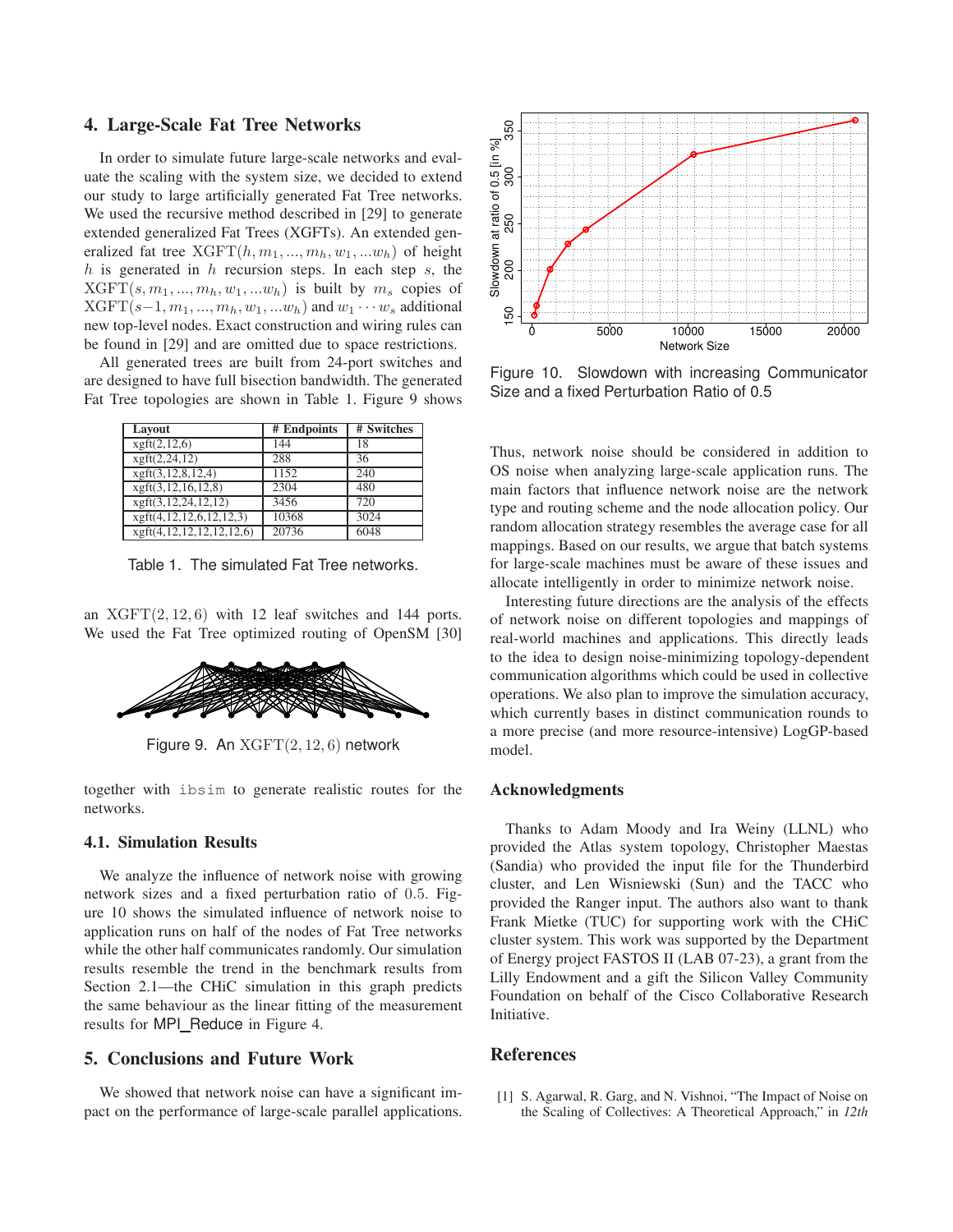*Annual IEEE International Conference on High Performance Computing*, Dec. 2005.

- [2] K. B. Ferreira, P. Bridges, and R. Brightwell, "Characterizing application sensitivity to OS interference using kernellevel noise injection," in *SC '08: Proceedings of the 2008 ACM/IEEE conference on Supercomputing*. Piscataway, NJ, USA: IEEE Press, 2008, pp. 1–12.
- [3] R. Garg and P. De, "Impact of Noise on Scaling of Collectives: An Empirical Evaluation," in *HiPC 2006, 13th International Conference*, ser. LNCS, Y. Robert *et al.*, Eds., vol. 4297. Springer, 2006, pp. 460–471.
- [4] K. Iskra, P. Beckman, K. Yoshii, and S. Coghlan, "The Influence of Operating Systems on the Performance of Collective Operations at Extreme Scale." in *Proceedings of Cluster Computing IEEE International Conference*, 2006.
- [5] A. Nataraj *et al.*, "The ghost in the machine: observing the effects of kernel operation on parallel application performance," in *SC '07: Proceedings of the 2007 ACM/IEEE conference on Supercomputing*. New York, NY, USA: ACM, 2007, pp. 1– 12.
- [6] F. Petrini, D. J. Kerbyson, and S. Pakin, "The Case of the Missing Supercomputer Performance: Achieving Optimal Performance on the 8,192 Processors of ASCI Q." in *Proceedings of the ACM/IEEE SC2003 Conference*. ACM, 2003, p. 55.
- [7] S. M. Kelly and R. Brightwell, "Software architecture of the light weight kernel, Catamount," in *Cray User Group Annual Technical Conference*, May 2005.
- [8] J. E. Moreira *et al.*, "Blue Gene/L programming and operating environment." *IBM Journal of Research and Development*, vol. 49, no. 2-3, pp. 367–376, 2005.
- [9] M. J. Sottile, "A measurement and simulation methodology for parallel computing performance studies," Ph.D. dissertation, Albuquerque, NM, USA, 2006.
- [10] M. Sottile and R. Minnich, "Analysis of microbenchmarks for performance tuning of clusters," in *CLUSTER '04: Proceedings of the 2004 IEEE International Conference on Cluster Computing*. Washington, DC, USA: IEEE Computer Society, 2004, pp. 371–377.
- [11] A. Braccini, A. Del Bimbo, and E. Vicario, "Interprocess communication dependency on network load," *Software Engineering, IEEE Transactions on*, vol. 17, no. 4, pp. 357–369, 1991.
- [12] D. J. Kerbyson, "A Look at Application Performance Sensitivity to the Bandwidth and Latency of Infiniband Networks," in *in Proc. of Workshop on Communication Architectures for Clusters (CAC), IEEE/ACM Int. Parallel and Distibuted Processing Symposium (IPDPS)*, Rhodes, Greece, March 2006.
- [13] R. M. Badia, J. Labarta, and J. Gimenez, "DIMEMAS: Predicting MPI applications behavior in Grid environments." in *Workshop on Grid Applications and Programming Tools (GGF '03)*, 2003.
- [14] M. J. Sottile, V. P. Chandu, and D. A. Bader, "Performance analysis of parallel programs via message-passing graph traversal," in *20th International Parallel and Distributed Processing Symposium, Proceedings, Rhodes Island, Greece*. IEEE, 2006.
- [15] R. Mraz, "Reducing the variance of point to point transfers in the ibm 9076 parallel computer," in *Supercomputing '94: Proceedings of the 1994 ACM/IEEE conference on Supercomputing*. New York, NY, USA: ACM, 1994, pp. 620–629.
- [16] T. Hoefler, T. Schneider, and A. Lumsdaine, "Multistage Switches are not Crossbars: Effects of Static Routing in High-Performance Networks," in *Proceedings of the IEEE International Conference on Cluster Computing*. IEEE Computer Society, Oct. 2008.
- [17] K. Bryan, "A numerical method for the study of the circulation of the world ocean," *J. Comput. Phys.*, vol. 135, no. 2, pp. 154–169, 1997.
- [18] E. S. Hertel *et al.*, "CTH: A Software Family for Multi-Dimensional Shock Physics Analysis," in *in Proceedings of the 19th International Symposium on Shock Waves, held at*, 1993, pp. 377–382.
- [19] D. J. Kerbyson et al., "Predictive performance and scalability modeling of a large-scale application," in *Supercomputing '01: Proceedings of the ACM/IEEE conference on Supercomputing*. New York, NY, USA: ACM, 2001, pp. 37–37.
- [20] R. Rabenseifner, "Automatic MPI Counter Profiling," in *Proceedings of 42nd CUG Conference*, 2000.
- [21] W. Gropp and E. L. Lusk, "Reproducible Measurements of MPI Performance Characteristics," in *Proceedings of the 6th European PVM/MPI Users' Group Meeting*. London, UK: Springer-Verlag, 1999, pp. 11–18.
- [22] T. Hoefler, T. Schneider, and A. Lumsdaine, "Accurately Measuring Collective Operations at Massive Scale," in *Proceedings of the 22nd IEEE International Parallel & Distributed Processing Symposium (IPDPS)*, Apr. 2008.
- [23] T. Hoefler, T. Mehlan, A. Lumsdaine, and W. Rehm, "Netgauge: A Network Performance Measurement Framework," in *High Performance Computing and Communications, HPCC 2007, Houston, USA, Proceedings*, vol. 4782. Springer, Sep. 2007, pp. 659–671.
- [24] J. Emerson and H. Strenio, "Box-plots and batch comparison. Understanding Robust and Exploratory Data Analysis," 1983.
- [25] A. D. Malony and S. S. Shende, "Overhead compensation in performance profiling," in *In Proceedings of the European Conference on Parallel Processing (Euro-Par)*. Springer-Verlag, 2004, pp. 119–132.
- [26] F. Wolf, A. Malony, S. Shende, and A. Morris, "Trace-Based Parallel Performance Overhead Compensation," in *In Proc. of the International Conference on High Performance Computing and Communications*, September 2005.
- [27] C. E. Leiserson, "Fat-trees: universal networks for hardwareefficient supercomputing," *IEEE Trans. Comput.*, vol. 34, no. 10, pp. 892–901, 1985.